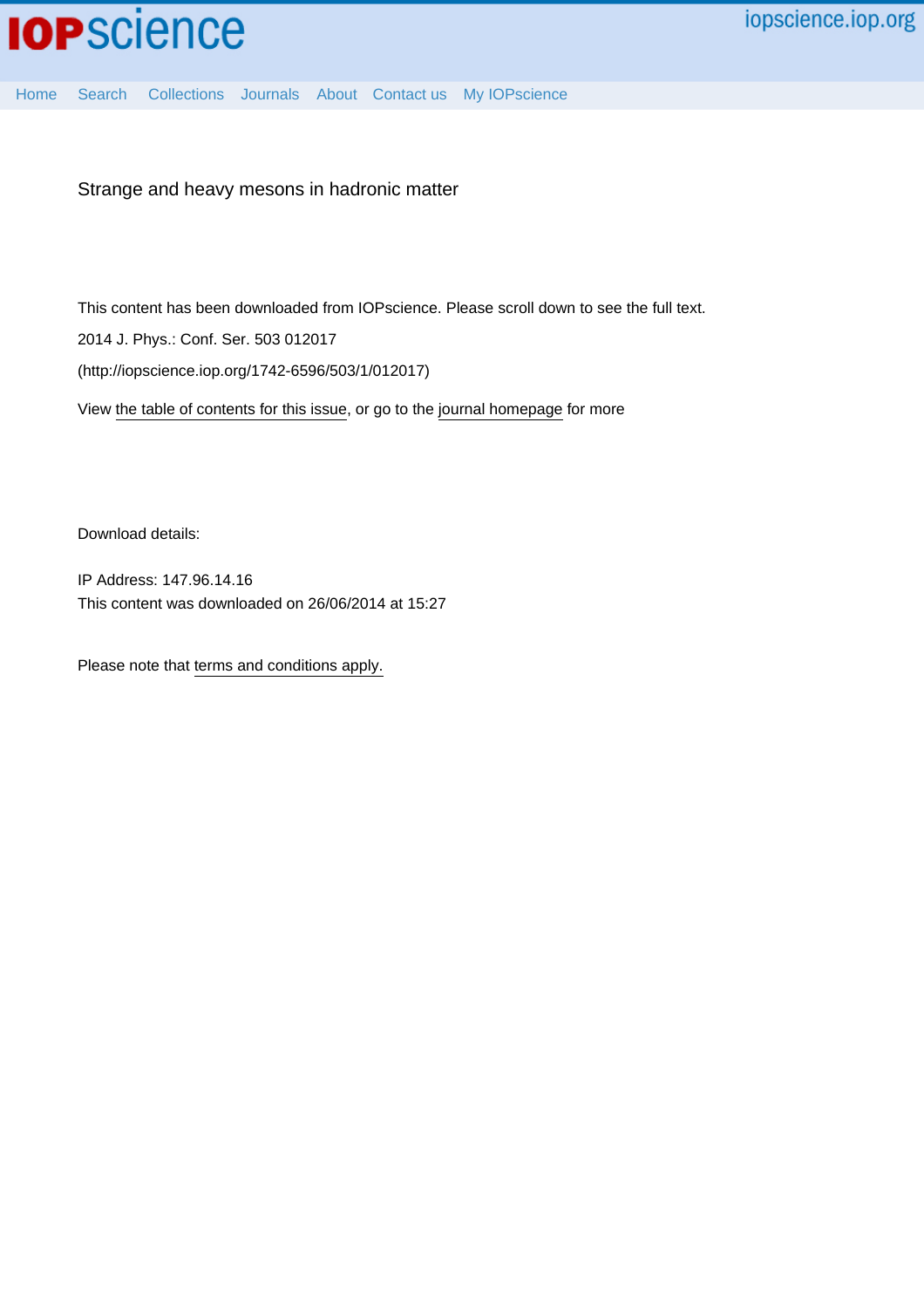# Strange and heavy mesons in hadronic matter

Daniel Cabrera $^{1,0}$ , Luciano M Abreu $^2$ , Elena Bratkovskaya $^1$ , Andrej  ${\rm Inner}^1,$  Felipe J Llanes-Estrada $^3,$  Angels  ${\rm Ramos}^4,$  Laura Tolos $^{1,5}$  and Juan M Torres-Rincon<sup>5</sup>

<sup>1</sup> Institute for Theoretical Physics and Frankfurt Institute for Advanced Studies, Frankfurt University, 60438 Frankfurt am Main, Germany

 $^2$ Instituto de Física, Universidade Federal da Bahia, 40210-340. Salvador, BA, Brazil

 $^3$  Departamento de Física Teórica I, Universidad Complutense, 28040 Madrid, Spain

 $^4$  Departament d'Estructura i Constituents de la Matèria, Universitat de Barcelona, Diagonal 647, 08028 Barcelona, Spain

<sup>5</sup> Institut de Ciències de l'Espai (IEEC/CSIC), Campus Universitat Autònoma de Barcelona, Facultat de Ciències, Torre C5, E-08193 Bellaterra, Spain

Abstract. We present selected results on the properties of strange and heavy-flavoured mesons in a hot and dense nuclear medium, with emphasis in selfconsistent coupled-channel approaches based on the chiral Lagrangian. In the strangeness sector, we discuss how the enhanced reactivity of light strange vectors at FAIR conditions can be tied to in-medium effects on their predominant decay modes (e.g.  $\bar{K}^* \to \bar{K}\pi$ ) and to the excitation of strange baryons in vector-meson nucleon interactions. In the heavy-flavour sector, we focus on recent determinations of the transport coefficients of charmed and bottomed mesons in a hadron gas at vanishing baryonic chemical potential. We comment on the role of microscopic transport simulations to establish a connection between theoretical models and experimental observables from heavy-ion collisions (HICs).

# 1. Introduction

The features of strongly interacting matter in a broad range of temperature and density has been a subject of great interest in the last decades, in connection with fundamental aspects of the strong interaction such as the nature of (de)confinement or the physical mechanism of chiral symmetry restoration, and with the microscopic dynamics and composition of neutron stars.

In particular, understanding the dynamics of light strange mesons in a nuclear environment has posed a challenge to theoretical models, amongst different reasons, due to the failure of the low-density approximation to describe the interaction of the  $\bar{K}$  meson with the medium, as it is concluded from the phenomenology of kaonic atoms [1]. The properties of both K and  $\overline{K}$  close to threshold energy have also been thoroughly investigated in HICs at SIS energies [2, 3, 4, 5]. The analysis of experimental data in conjunction with microscopic transport approaches has allowed to draw solid conclusions regarding the production mechanisms of strangeness, the freeze-out conditions exhibited by  $K^+$  and  $K^-$  mesons and the use of  $K^+$  as a probe of the nuclear matter equation of state at high densities. A good agreement with data has been achieved for many different observables when the in-medium properties of kaons are implemented. Still, a simultaneous description of all observables involving antikaon production is still missing, leaving room for a more elaborated description of the most relevant reactions (e.g.,  $\pi Y \to \bar{K}N$ ).

 $0$  Speaker

Content from this work may be used under the terms of theCreative Commons Attribution 3.0 licence. Any further distribution  $\odot$  $\left(\mathrm{cc}\right)$ of this work must maintain attribution to the author(s) and the title of the work, journal citation and DOI.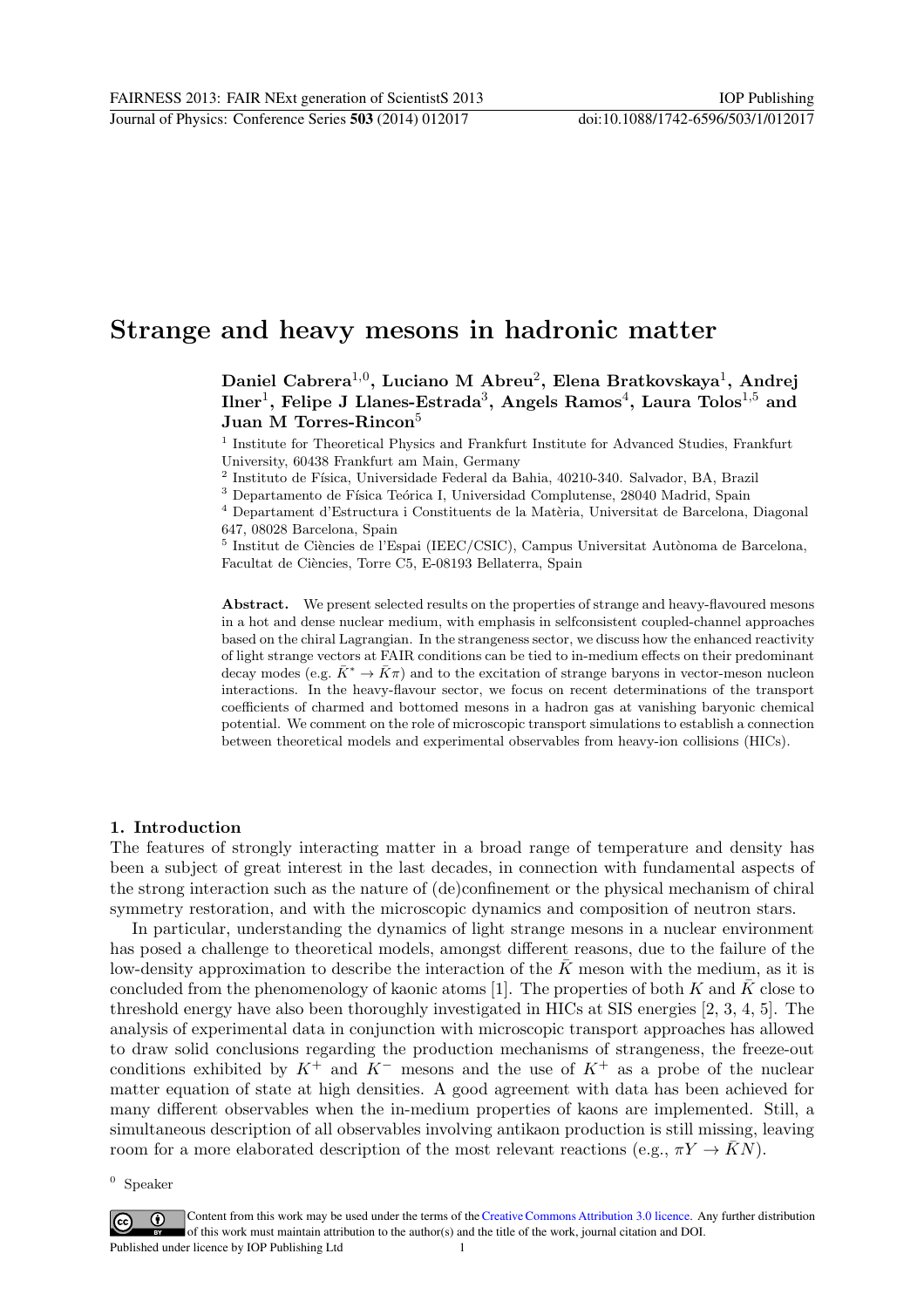In the heavy flavour sector, the study of the mechanisms of equilibration of heavy mesons in a hadronic medium has been lately subject of intense activity. This has been partially motivated by recent developments on the theoretical description of the interaction of  $D$  and  $B$  mesons with other (lighter) hadrons, based on phenomenological approaches [6] or effective theories of QCD [7, 8, 9, 10]. The effect of these interactions in the heavy meson spectrum is quantified by the corresponding transport coefficients.

We report in this talk on recent progress on the medium modifications of strange and heavy flavoured mesons, highlighting (some new) results from chirally motivated hadronic many-body approaches in connection with microscopic transport simulations.

## 2. Strange mesons in a hot/dense medium

#### 2.1. Selfconsistent determination of K and K spectral functions at FAIR conditions

The early departure of the  $\bar{K}$  nuclear potential from the low-density approximation is successfully described in coupled-channel approaches implementing the exact unitarity of the scattering matrix and a selfconsistent evaluation of the kaon selfenergy  $[11, 12]$ . The onset of an attractive swave KN interaction at low densities is a consequence of an upper shift of the  $\Lambda(1405)$  resonance induced by Pauli blocking on the nucleon states. The simultaneous dressing of all intermediate meson-baryon states in such approaches typically leads to an attractive  $K$  potential of about 40-60 MeV at normal nuclear matter density  $(\rho_0)$ , a rather shallower potential than obtained within relativistic mean-field calculations [13] or required by phenomenological analysis of kaonic atom data [1].

In Ref. [14] the coupled-channel approach of [11], based on the meson-baryon chiral Lagrangian, was extended to account for finite temperature so as to match the experimental conditions at the future FAIR facility at GSI. The set of coupled equations determining the  $\overline{K}(K)N$  scattering amplitudes and the  $\overline{K}(K)$  selfenergies were solved selfconsistently for the lowest partial waves (schematically  $\Pi_{\bar{K}(K)} = \sum_{\vec{p}} n(\vec{p}) T_{\bar{K}(K)N}$ ) accounting for Pauli-blocking effects, finite-temperature baryonic mean-field potentials and the meson selfenergies of pions and kaons. The model achieves a good description of vacuum low-energy scattering observables with a minimal number of parameters. The  $\Lambda(1405)$  resonance is dynamically generated in the isospin I=0 channel from the leading order (Weinberg-Tomozawa) interaction, once unitarity is restored by solving the Bethe-Salpeter equation for the scattering amplitudes. A  $p$ -wave selfenergy for the kaons was implemented accounting for  $YN^{-1}$  excitations, where  $Y = \Lambda, \Sigma, \Sigma^*$ (see also [15]). The role of higher partial waves (beyond  $L = 0$ ), leading to non-isotropic inmedium cross sections, has been emphasised in the context of heavy-ion collisions [2].

The  $\bar{K}$  spectral function,  $S_{\bar{K}}(q_0, \vec{q}; T) = -\pi^{-1} \text{Im} [q_0^2 - \vec{q}^2 - m_K^2 - \Pi_{\bar{K}}(q_0, \vec{q}; T)]^{-1}$ , is shown in Fig. 1 (left) at  $\rho = \rho_0, 2\rho_0$  and different temperatures. Far from staying as a narrow quasiparticle, the  $\bar{K}$  exhibits a complex structure as a result of the interference of the quasi-particle peak with the  $\Lambda(1405)$  and the p-wave  $YN^{-1}$  excitations. Increasing the temperature smears the Fermi surface of nucleons, reducing the attraction felt by the  $\bar{K}$  and thus bringing the quasi-particle peak closer to the free position, whereas the more substantial mixing between the different  $YN^{-1}$  modes spreads the spectral function over a wider range of energies. The kaon  $(K)$ , in contrast, survives as a narrow state in the nuclear medium and only at high densities and temperatures some broadening of the  $K$  peak is observed. A repulsive  $K$  mass shift of about 30 MeV was obtained in cold matter at normal density, close to the result within a low-density  $t\rho$  approximation.

The results discussed above constitute a microscopic input for transport simulations implementing the production of strange hadrons in HICs. Such a study has been performed, for instance, within the HSD and IQMD approaches at SIS energies [4, 5], the former one featuring full off-shell strange meson dynamics [5]. Further work along these lines is in progress in order to account for a full catalogue of in-medium cross sections for the relevant processes involving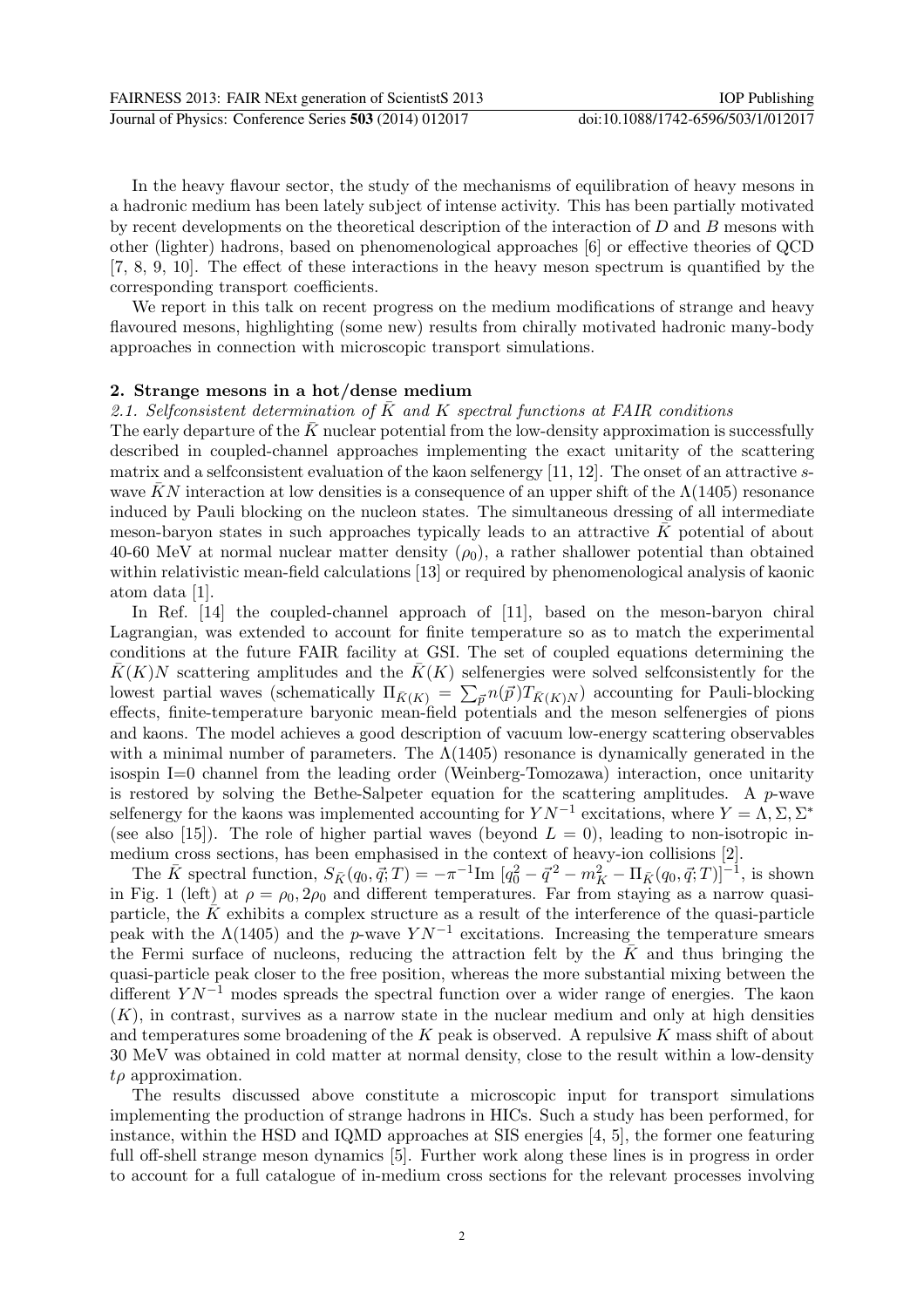

**Figure 1.** Left:  $\bar{K}$  spectral function in hot nuclear matter at different temperatures [14]. Right: Temperature evolution of the  $\bar{K}^*(K^*)$  width due to  $\bar{K}(K)\pi$  in-medium decay [20].

strange hadrons. We refer to [4] for a report on strangeness production close to threshold in HICs, including predictions for recently proposed angular observables.

#### 2.2. Strange vector mesons in hot and dense matter

Strange vector meson resonances  $(\bar{K}^*, K^*)$  have triggered substantial attention recently, both theoretically and experimentally. Unlike their unflavoured partners, they do not decay in the dilepton channel, making their experimental detection less clean. Still, both the RHIC low energy scan programme and the HADES experiment in GSI are currently performing measurements in order to extract the in-medium properties of hadronic resonances and, in particular, of strange vector mesons [16, 17]. On the theory side, the properties of  $\bar{K}^*$  have been studied in cold nuclear matter [18] starting from a model of the  $\bar{K}^*N$  interaction within the hidden gauge formalism (for a recent review see [19]). The  $\bar{K}^*$  selfenergy receives two contributions associated to its dominant decay mode  $\bar{K}^* \to \bar{K}\pi$  and to the quasi-elastic reaction  $\bar{K}^*N \to \bar{K}^*N$  and related absorption channels. The latter mechanism induces a strong broadening of the  $\bar{K}^*$  spectral function as a result of the mixing with two  $J<sup>P</sup> = 1/2^-$  states, the  $\Lambda(1783)$  and  $\Sigma(1830)$ , which are dynamically generated in a parallel way to the  $\bar{K}N$  interaction. At  $\rho = \rho_0$ , the  $\bar{K}^*$  width is enlarged beyond 200 MeV, the in-medium  $\bar{K}\pi$  cloud contributing about 100 MeV.

The situation for the  $K^*$  meson is similar to that of the K and one expects milder changes in the presence of a nuclear medium. The lack of resonant states close to threshold advises to use a t<sub>p</sub> approximation for the K<sup>\*</sup> selfenergy. The calculation within the hidden gauge formalism is straightforward and reads [20]

$$
\Pi_{K^*N} = \frac{1}{2}(t_{K^*p} + t_{K^*n})\rho_0 \frac{\rho}{\rho_0} \simeq 0.22 \frac{m_K}{m_{K^*}} m_{K^*}^2 \frac{\rho}{\rho_0} \ . \tag{1}
$$

The latter equality is obtained with the lowest order tree-level amplitudes from the  $K^*N$ Lagrangian evaluated at threshold, leading to a positive K<sup>∗</sup> mass shift of about 50 MeV at  $\rho = \rho_0$ . When full unitarized scattering amplitudes are implemented, a  $20\%$  reduction is obtained over the tree-level result,  $\Delta m_{K^*}(\rho_0) \simeq 40$  MeV.

Work is being pursued to extend the former studies to a scenario of nuclear matter at finite temperature. We briefly discuss some results on the two-meson cloud contribution to the inmedium width of strange vector mesons, whereas the full calculation including also the collisional part of the selfenergy will be reported elsewhere. The in-medium width can be obtained straightforwardly from the imaginary part of the selfenergy  $(\Gamma_{\bar{K}^*\to\bar{K}\pi}=-\text{Im}\,\Pi_{\bar{K}^*\bar{K}\pi}/P^0)$ , which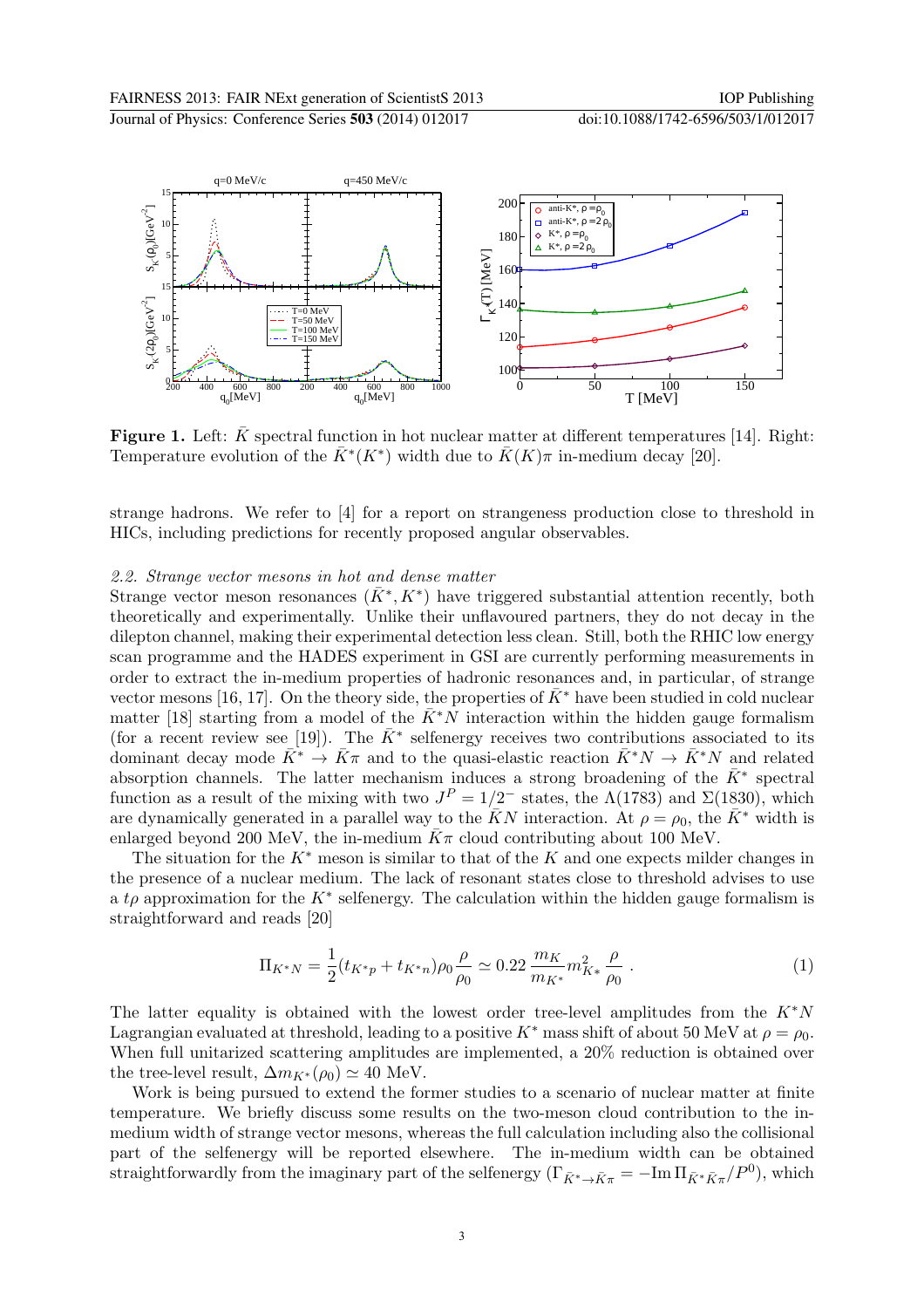for a  $\bar{K}^*$  at rest reads

$$
\operatorname{Im} \Pi_{\bar{K}^* \bar{K} \pi}(P^0, \vec{0}) = -2\pi g^2 \int \frac{\mathrm{d}^3 q \, \vec{q}^2}{(2\pi)^3} \int_0^{P^0} \mathrm{d}\omega \, S_{\bar{K}}(\omega, \vec{q}) \, S_{\pi}(P^0 - \omega, \vec{q}) \left[1 + f_{\omega} + f_{P^0 - \omega}\right] + \text{diff.} \tag{2}
$$

The coupling g is fixed to reproduce the  $\bar{K}^*$  vacuum decay width and  $f_\omega$  stands for the Bose distribution function (similar expressions are obtained for  $K^*$  and  $\phi$  mesons). The omitted terms, labelled as  $diff$ , stand for diffusive contributions in which the  $\bar{K}^*$  can be absorbed by a thermally excited meson, namely  $K^*\pi \to K$  and  $K^*K \to \pi$ . The Bose enhancement factor becomes important when the light pseudoscalars develop low-energy modes as a consequence of their in-medium dressing. The evolution of the  $\overline{K}^*$  and  $K^*$  in-medium decay widths with temperature is depicted in Fig. 1 (right). It is worth mentioning that the HADES collaboration have recently reported a reduction of the  $K^{*0}$  yield in Ar+KCl collisions at 1.76 A GeV as compared to estimations within the UrQMD transport approach [17].

## 3. Heavy-flavour relaxation in a hadronic medium

Given the large masses of  $D$  and  $B$  with respect to other relevant scales, the transport coefficients of these mesons are usually evaluated within a Fokker-Planck equation approach. Two distinct scenarios can be addressed regarding the nature of heavy meson interactions with the hadronic ambient:  $\mu_B \simeq 0$  (vanishing baryochemical potential), where the medium is predominantly composed of light mesons; and  $\mu_B \neq 0$ , where the heavy-meson nucleon interaction sets in and most likely drives the relaxation mechanism [21]. The latter situation is expected to be encountered at low and intermediate energy HICs and in nuclear production reactions (FAIR). We focus here on the first scenario, whereas the second one has been discussed in [22].

An important piece of information is the fact that the spectrum of excitations of the stable open-charm mesons contains two broad resonances with dominant pionic decays in the s-wave:  $D_0(2400) \rightarrow D\pi$  and  $D_1(2427) \rightarrow D^*\pi$  (a similar situation is found in the bottom sector). This means that the cross section of the interaction of a  $D^{(*)}$  meson with the most abundant constituent of the hadronic medium is dominated by a resonance at low energies. Since a resonant interaction is bound to produce shorter thermalization times, accounting for this feature is important to produce a realistic estimation of the transport coefficients.

The authors of Ref. [6] have evaluated the drag coefficient of D mesons by constructing the scattering amplitudes off  $\pi$ , K,  $\eta$ ,  $\rho$ ,  $\omega$ , K<sup>\*</sup> mesons and N,  $\Delta$  baryons in a phenomenological way, using either Breit-Wigner parameterizations or empirical data. In Refs. [7, 8, 9, 10] an effective field theory constrained by chiral and heavy-quark symmetries has been used to determine the low-energy interactions of D's and B's with the  $SU(3)$  octet of light pseudoscalar mesons (see also [23]). An important aspect was introduced in [8, 10] by demanding that the scattering amplitudes satisfy exact unitarity in partial waves, an essential requirement in order to extend the applicability of the low-energy theory up to temperatures  $T \simeq m_{\pi}$ . With a minimal set of parameters the unitarized theory dynamically generates the heavy-light meson s-wave resonances in good agreement with the available experimental data both in the charm and bottom sectors.

The (inverse of the) drag coefficient F and the longitudinal diffusion coefficient  $\Gamma_0$  at  $p = 100 \text{ MeV}/c$  for bottomed mesons are shown in Fig. 2 (left and middle panels, respectively), as obtained in [10] . Both drag and diffusion are considerably strengthened in the hotter stages of a HIC, with significant interactions between heavy mesons and the thermal medium (for results in the charm sector see [22]). As expected, the most relevant contribution comes from the pion gas, followed by kaons and (mostly) anti-kaons. At  $\mu_B = 0$ , the effect of baryons (nucleons and  $\Delta$ 's) is negligible even at the highest considered temperatures. The relaxation time of bottomed mesons travelling with 1 GeV/c momentum is found  $\lambda_B \simeq 80$  fm at  $T = 150$  MeV, still much greater than the typical lifetime of the hadron gas, thus rendering bottomed mesons as optimal carriers